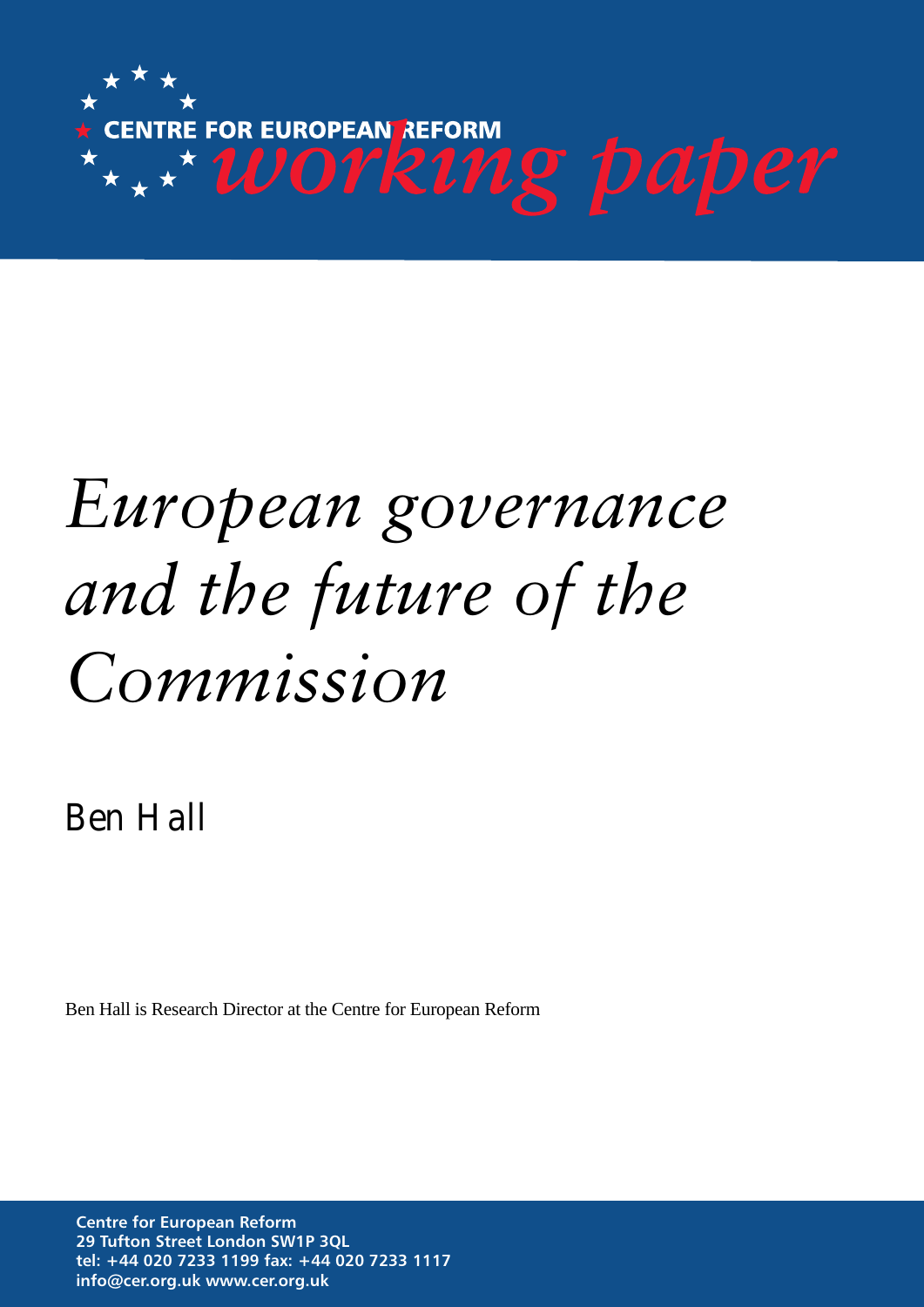# "The Commission itself cannot achieve much but it can generate ideas. Its main weapon is its conviction." (Jacques Delors, January 1988)

# **Introduction**

l

No body has been so central to the development of the European Union as the Commission.<sup>1</sup> It has been the architect and driving force behind the EU's greatest achievements, from the single market to the single currency. The Commission is a unique institutional innovation which distinguishes the EU from all other international and supranational organisations. That it has the sole right of initiative to propose legislation allows the Commission to control the EU's law-making agenda. Often described as the EU's executive arm, the Commission is also an administrative, regulatory and judicial body that represents and negotiates on behalf of the Union abroad. Theoretically independent of national and party political allegiances, the Commission represents "the European interest" and acts as guardian of the EU's treaties.

However, the Commission is not the force that it was under the presidency of Jacques Delors. Technically, it is a more powerful institution than ever before. But its political authority has been hugely weakened. For many people, the Commission is now synonymous with meddlesome bureaucracy, empire-building, corruption and mismanagement. It is distant yet interfering. Of the EU's four principal institutions – the Commission, the Council of Ministers, the Court of Justice and the Parliament – it is the Commission which has become the lightning rod for public discontent with European integration. To many, the Commission embodies all that is wrong with the European Union. When Jacques Santer and his fellow commissioners resigned *en masse* in March 1999, amidst charges of petty fraud, nepotism and mismanagement, public confidence in the Commission hit an all-time low.

Romano Prodi, the Commission president, has rightly made reform of the administration one of the priorities of his presidency. His deputy, Neil Kinnock, presented a broad package of reforms in March 2000. This marked merely the start of a reform process that will take several years. But there is good reason to believe that this Commission will prove more resolute in pursuing reform than the college led by Jacques Santer. For the resignation of the Santer Commission transformed the political landscape in Europe. It gave the European Parliament the upper hand in its tussle with the Commission, and MEPs are keeping the Commission under closer scrutiny than before. The fall of the Santer Commission also reduced the scope of the member-states to interfere in the workings of the Commission, particularly with regard to senior appointments. A national government would now find it hard to get away with protecting one of "its" commissioners or directors-general against well-found allegations of mismanagement or impropriety.

In some ways, Mr Prodi is also in a stronger position as Commission president than his predecessor. He was the first and unanimous choice of the member-states. The Amsterdam treaty increased the powers of the president over his fellow commissioners by allowing him to decide who did which job, and to reshuffle them if necessary. Furthermore, Mr Prodi won assurances from each of his colleagues that he or she will resign if asked to do so. This enhanced presidential authority should make it easier to co-ordinate the many tasks of the Commission and to ensure that it pulls in one direction.

<sup>&</sup>lt;sup>1</sup> The author would like to thank the following for their advice and comments: Alex Ashbourne, Marcus Bleinroth, Nick Clegg, Martin Donnelly, Steven Everts, Nigel Gardner, Charles Grant, Angus Lapsley, Steve Morris, William Sleath and numerous other people in the Commission.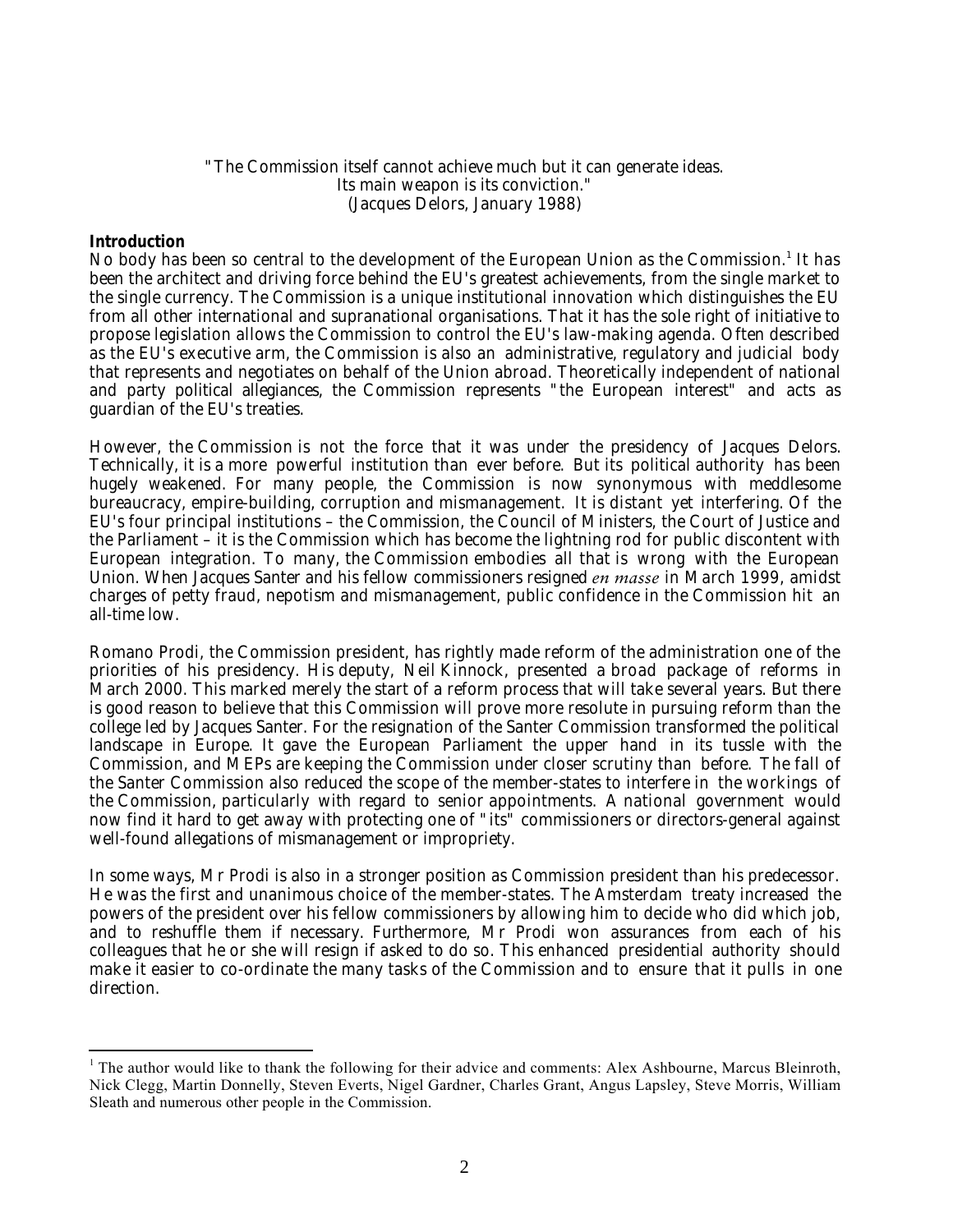But there is also some concern that Mr Prodi does not provide strong leadership at the head of Commission, and that he has neither a clear idea of the Commission's new objectives, nor a sense of purpose. Critics believe that, as a result, the institution's standing in the EU will continue to decline.

Whether Mr Prodi can really restore the Commission's power and prestige remains an open question. But the fortunes of the Commission have to be considered in a wider context. In February 2000 Mr Prodi declared that one of his strategic objectives for the next five years would be to promote new forms of governance for the EU. He recognised that managing the EU is a job for national, regional and local authorities as much as for the EU institutions. "We need strong institutions, a collective vision and a driving force", he said, but also "democratic control and the full involvement of our citizens."

So what should be the Commission's role in a new system of European governance? This paper has three purposes. It outlines a less prominent, though nonetheless essential, role for the Commission, particularly in the newer areas of integration such as foreign policy, justice and home affairs, and economic governance. It argues that Mssrs Prodi and Kinnock need to go further than their current reform proposals to restructure the Commission, in order to make it a more effective institution. And it concludes that the Commission will enjoy even less popular legitimacy than it enjoys today – and that, ultimately, the EU will be weaker as a result – unless the Commission becomes more democratically accountable to the people it serves.

# **What role should the Commission play?**

The EU faces many challenges over the next ten years, and the Commission has an indispensable role to play in many if not all of them. It needs to devise a coherent policy on asylum and immigration, and measures to help in the fight against organised crime. It should become the lead agency in the reconstruction and stabilisation of the Balkans, given that this task will eventually fall principally to Europeans. It will negotiate on behalf of the Union (and much of the rest of Europe) in what will prove to be a highly contentious round of world trade talks. And it must help national governments to translate EMU into higher levels of sustainable growth and employment by promoting the liberalisation of product, capital and labour markets and the rapid adoption of information technology.

The Commission has to manage the process of EU enlargement, negotiating with 12 applicant countries and preparing the European Union's institutions and policies for a club of 27 or possibly 30-plus members. It will have to oversee further reform of the Common Agricultural Policy and a gradual shift of regional development funding from the EU's southern member-states to new entrants from eastern Europe. Enlargement will make the EU more complex and it will be the job of the Commission to hold it together. There will undoubtedly be derogations, transition periods and perhaps opt-outs for new members, further complicating the application of EU rules and programmes.

A union of 27-plus members will be more diverse, with a greater variety of economic and geo-political interests. Flexible integration (or "variable geometry") may become the norm and the Commission will need to arbitrate between those countries taking part and those choosing to stand aside. Even in core areas of the single market it may become more difficult to establish consensus in an enlarged EU. More member-states – either relatively or in absolute terms, depending on how votes are re-weighted in the current inter-governmental conference – are likely to find themselves in the minority when decisions are taken by a qualified majority vote. Thus the Commission's role as mediator between them will become even more central. It has to ensure that the outcome of the vote is acceptable to the minority.<sup>2</sup>

<sup>2</sup> John Temple Lang & Eamonn Gallagher, *The Role of the Commission and Qualified Majority Voting*, Institute for European Affairs, Dublin 1995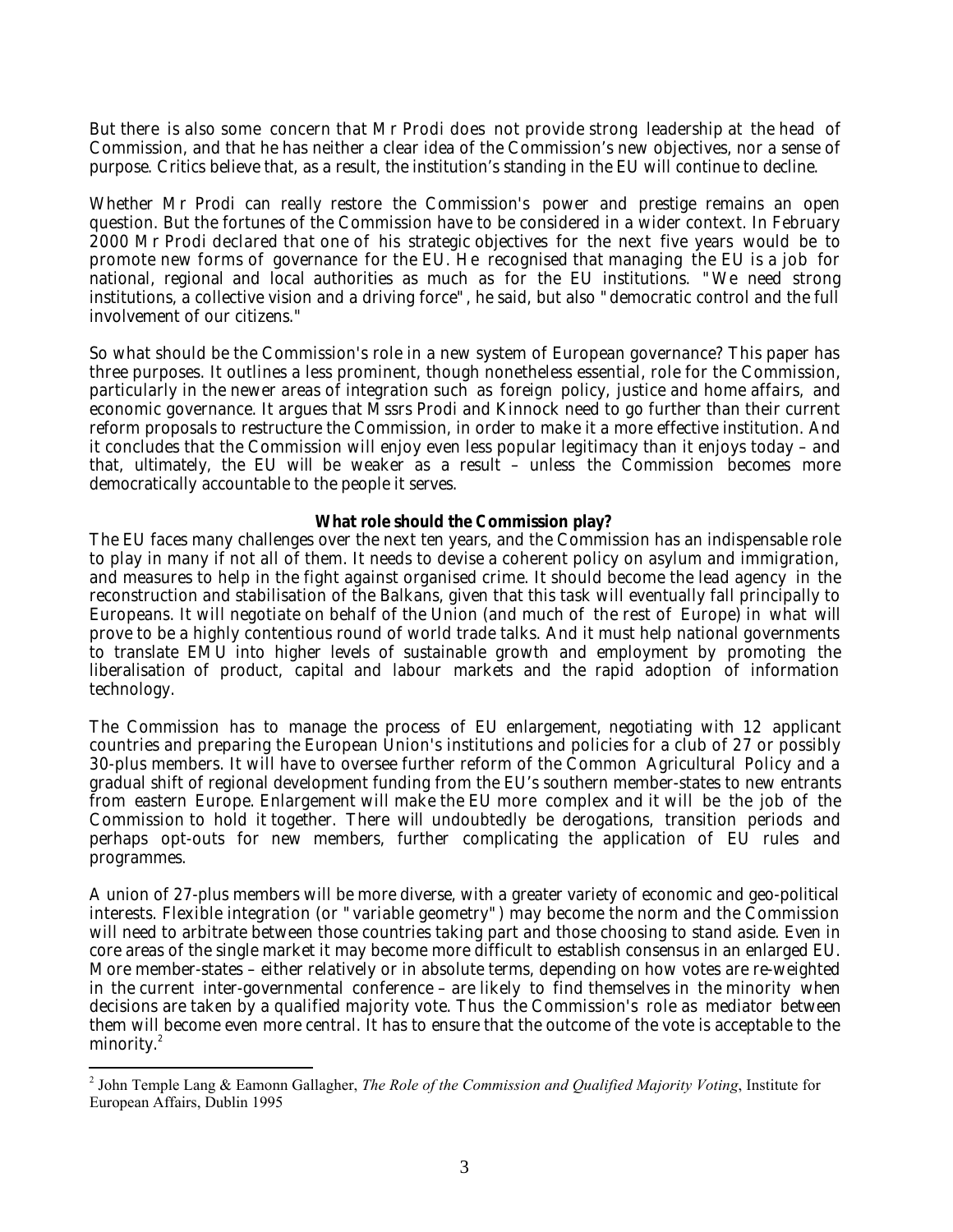Furthermore, in a larger, more diverse Union, the Commission's role as the EU's institutional "collective memory", ensuring continuity amidst the ebb and flow of national parliamentary politics and the rotating presidency of the Council of Ministers, will be central. Thus the Commission should retain a similar range of functions to that of today. It should continue to initiate legislation, regulate or de-regulate markets, enforce the rules, oversee spending programmes, represent the EU abroad on economic issues and negotiate on its behalf, and promote the exchange of ideas and best practice among the member-states.

The Amsterdam treaty has extended EU competence to asylum and immigration, consumer protection and anti-discrimination, giving the Commission new powers in policy areas that were previously the preserve of national governments. The probable extension of qualified majority voting at this year's inter-governmental conference will further boost the Commission's influence in the legislative process. And the Commission should gain further power in specific areas, for example to negotiate on trade in services or to enforce a single market in public procurement. It is worth remembering that the Commission can only be only be forced to amend one of its legislative proposals by a unanimous decision of the member-states (although the co-decision procedure does allow the Parliament the right to table amendments).

Ironically, even though its responsibilities continue to grow, the Commission's political authority has declined. It reached the pinnacle of its power during the late 1980s and early 1990s when, under the visionary presidency of Jacques Delors, it devised and implemented the single market, pushed through two important budgetary packages and set about designing economic and monetary union, its crowning achievement. Yet the Commission is no longer the EU's pre-eminent institution, nor even the prime agent of European integration. It is unlikely to regain such influence as it enjoyed under Jacques Delors, for several reasons.

First, the Commission has been left without an over-arching *grand projet* of integration. Some commentators have criticised Mr Prodi for failing to come up with a "big idea" for his presidency. But there are no obvious contenders. The Commission conceived and nurtured EMU. Now, after its successful launch, it is managed by national finance ministers and the European Central Bank. The single market is more or less in place. Of course, there are still some large gaps, notably in energy, financial services, pharmaceuticals and public procurement. Vigorous enforcement of the rules, including the reduction of illegal state aid, will be required, and all the more so after enlargement. And the single market will never be "complete": new innovations, such as biotechnology or e-commerce, will outpace the EU's regulatory capacity. But the single market as a political project has been realised.

The Commission's largest single task, and the closest it will come to a "big idea", is preparing the way for the Union's enlargement. The accession of ten central and eastern European countries, Cyprus, Malta and – in the longer run – the Balkans and Turkey, is a strategic and moral imperative for the Union. It would be a major advance towards the ever closer union of the peoples of Europe. But although enlargement will require some streamlining of decision-making procedures, and the reform of common policies, it will not trigger a great leap forward in integration. There will be no major centralisation of power in the hands of the EU's supranational institutions.

Second, the traditional instruments of centrally-agreed legislation or EU regulatory regimes are not necessarily the best means of achieving EU objectives. Even where the Commission has the power to propose legislation, it is learning to use, at least initially, "softer" methods – bench-marking, peer pressure and mutual surveillance – to get the member-states to achieve the desired standards according to their own preferred methods. This is the model of co-operation used in the so-called Luxembourg employment process, to promote employability, social inclusion and entrepreneurship in EU labour markets. The Commission's most important tool in social and employment matters is not regulation but recommendation, as Anna Diamantopoulou, the Greek social affairs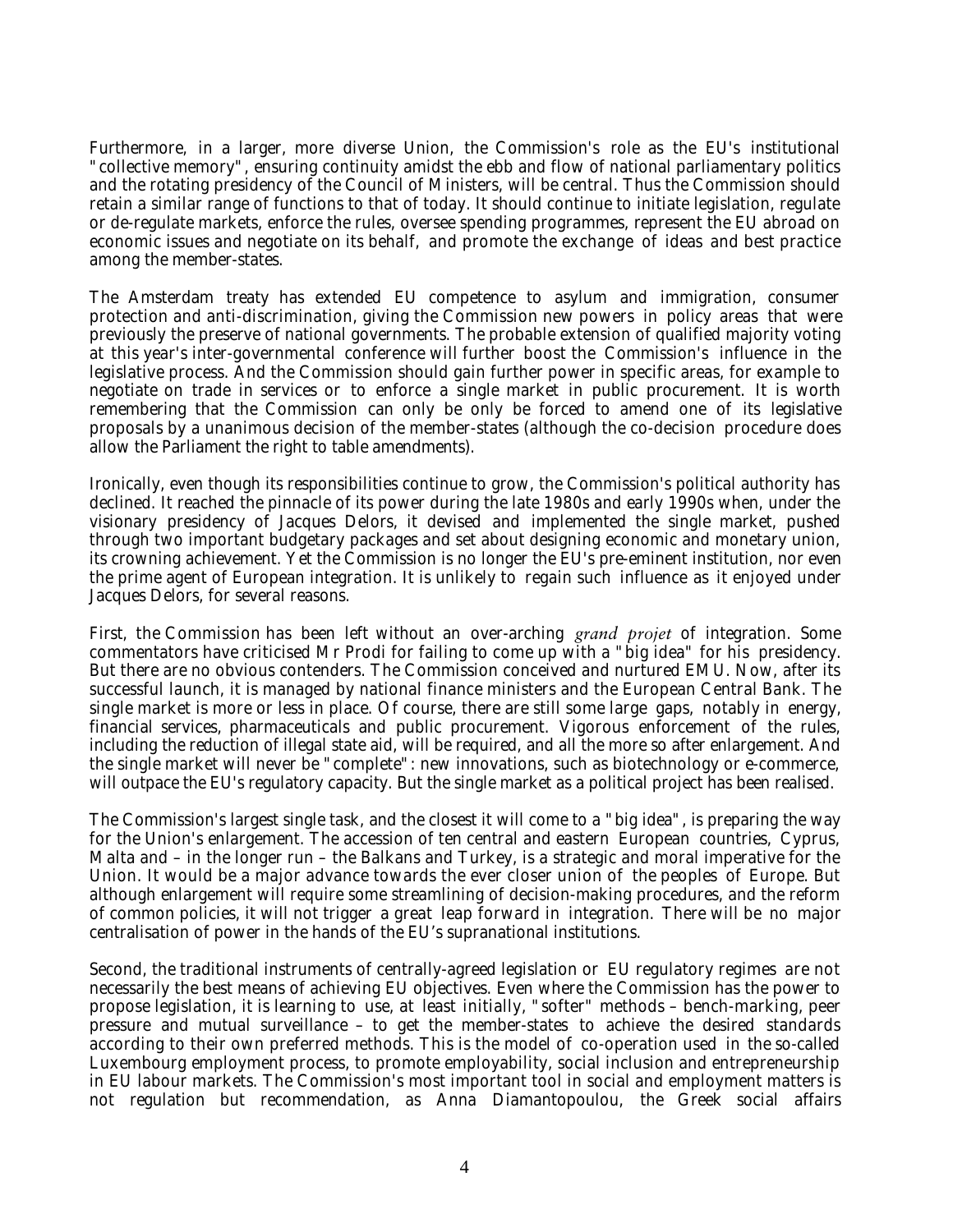commissioner, remarked at a seminar in London in November 1999. This will be even more so in an enlarged EU, which will be economically and socially more diverse.

In many areas, where the EU has no power to act, the only role for the Commission will be benchmarking and the promotion of best practice. For example, following the Lisbon European Council in March 2000, the Commission is to draw up an "e-Europe Action Plan" detailing the measures that will help turn Europe into both an entrepreneurial knowledge-based economy and an inclusive information society. This will include some direct responsibilities for the Commission, including e-commerce regulation, further telecoms liberalisation and the introduction of rules to promote a pan-European risk capital market. But most of the proposals – in education, training and the use of information technology to deliver public services – fall within the remit of the memberstates. The Commission has an important role to play in making this "soft" integration work – by monitoring performance and naming and shaming laggards – but it has no legal means by which it can, ultimately, oblige member-states to comply with such agreements. Where this process is successful, there is a further problem of "branding": there is no guarantee that the member-states will give the Commission, or the EU in general, any credit for improvements.

Third, even if there is further "hard" integration, the Commission may not be the beneficiary. Where the EU does extend its role in regulating the single market, powers may accrue to independent agencies rather than to the Commission. The Commission itself has proposed the setting up of a European Food Agency. As currently conceived, this will have only advisory powers on EU-wide food standards. But in the long run it is unlikely to have much impact unless it becomes an independent agency with regulatory powers.

As the EU puts in place a single market in financial services, it will need to create a European securities and exchange commission, or perhaps, in the longer term, a federated system of national financial services regulators enforcing EU rules. Of course there are already several EU agencies performing regulatory functions, such as the European Medicines Evaluation Agency. But none is responsible for an issue as politically sensitive as food safety or even financial services regulation. In the future, the Commission will be one among many high-profile regulatory bodies in the EU.

Fourth, the EU's major new initiatives – in economic management, defence, foreign policy and the fight against crime – involve the member-states pushing forward with closer co-operation, but in ways that surrender little power to the Commission, Parliament or Court of Justice. As *The Economist* has noted, "it is hard to see the Commission ever wresting the agenda-setting back again, however assertive its new president may be. In the new inter-governmental way of doing things the European Council will lead, the European Commission will be its servant and draftsman, and the European Parliament its sounding board".<sup>3</sup>

From this perspective there is little prospect of the Commission becoming the "federal" government of Europe, running foreign, economic and judicial policies. Indeed, it has neither the resources nor the range of expertise that national governments can deploy. Nevertheless, the Commission has an essential role to play in each of these areas and – give their importance to any new system of European governance – it is worth considering each one in turn.

# **The Commission and foreign policy**

One of the EU's most important objectives over the next ten years is to develop a coherent common foreign and security policy (CFSP), backed up with some military muscle. But this is an aspect of European co-operation in which national governments are, and will remain in control. The decision in 1997 to create a new post of High Representative for foreign policy (doubling up as secretarygeneral of the Council of Ministers), and the creation, this year, of a Political and Security Committee,

<sup>3</sup> *The Economist,* 23 October 1999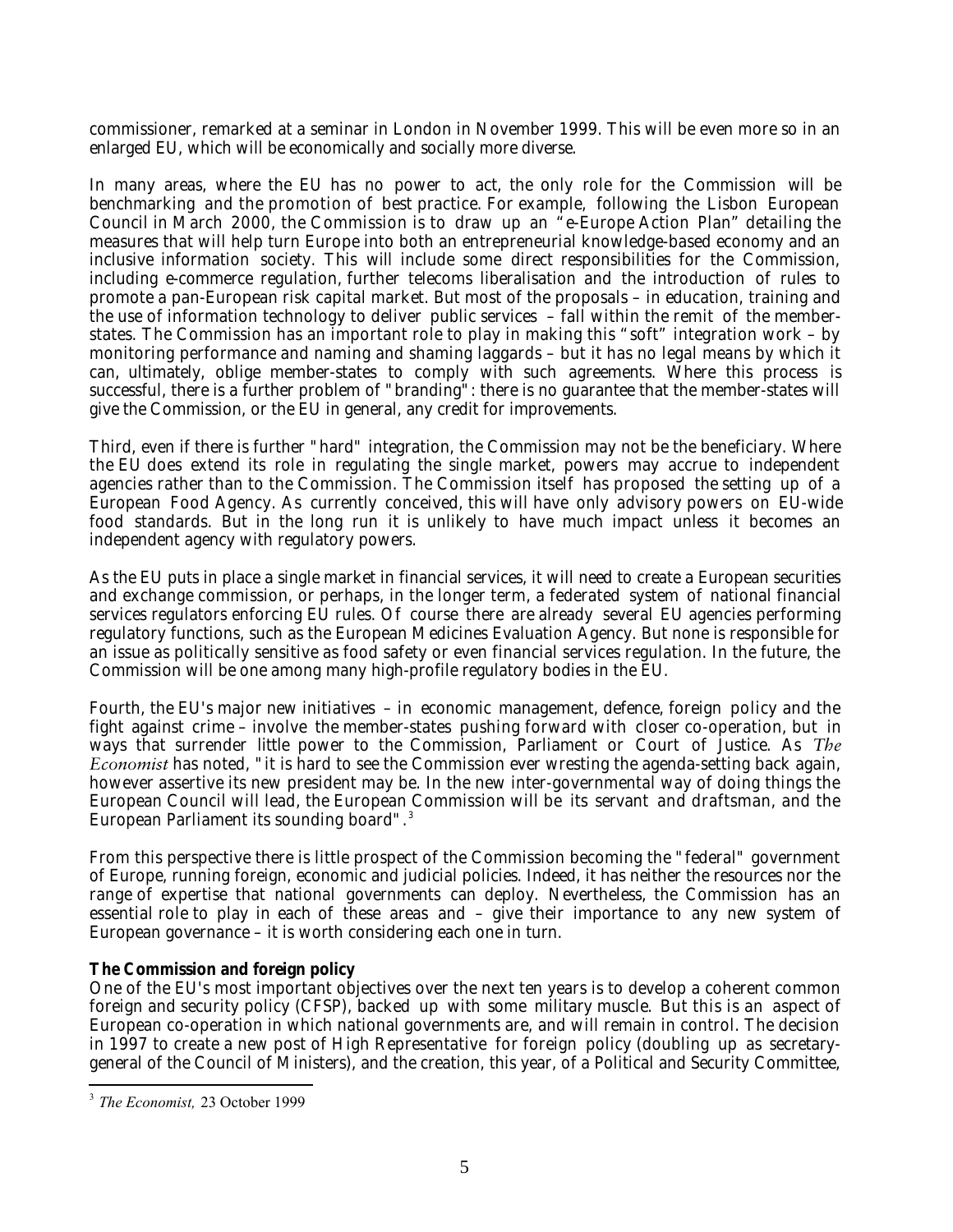consisting of senior national diplomats, to manage common policies, has entrenched intergovernmental arrangements in CFSP. So what role should the Commission play?

The Commission already has important responsibilities in external relations, which occupy some 20 per cent of its staff. Most aspects of regular Community business – for example, policies on the environment, transport, asylum and immigration and e-commerce – have an increasingly important international angle. And the Commission has considerable power in development aid, humanitarian assistance and trade. It runs some 130 representative offices in foreign countries or attached to international organisations.

More importantly, the Commission manages the process of EU enlargement, the single most important foreign policy instrument affecting the countries of central and eastern Europe, Cyprus, Malta, Turkey and, eventually, the Balkans. By assessing the applicants' eligibility to join, and negotiating on their conditions of entry, the Commission exerts considerable political and economic influence over much of non-EU Europe.

As globalisation blurs the boundaries between international and domestic policy, the Commission's influence in external relations is, in fact, growing. The "economisation" of foreign policy has given the Commission new interests. It is the body that regulates, on behalf of the EU, the use of economic sanctions (for example during the Gulf War, or the conflicts in former Yugoslavia). It still manages the EU's large programme of technical assistance to the former Soviet bloc. One crucial challenge for the Commission will be to help co-ordinate the various forms of aid for the reconstruction of Kosovo, and to implement a plan to stabilise the wider Balkan region.

In fact, as the EU's powers extend into new areas, the Commission is acquiring new tools and tasks in foreign policy. For example, if the Commission is to devise a coherent policy for the EU on immigration and asylum, such a policy will have to address the root causes of forced migration. Thus an effective common foreign and security policy – focusing on economic development, fair trade, the strengthening of human rights, the promotion of democracy and conflict prevention – will matter as much as tighter immigration controls.

The EU treaties give the Commission an ambiguous role, stating that it "shall be fully associated with the work carried out in the CFSP field". Although not formally part of the troika – comprising the High Representative and the foreign ministers of the current presidency and the one following it – the commissioner for external relations often participates in their missions. Meanwhile, the Commission can refer questions and submit proposals on CFSP to the Council, thus contributing to the development of "common strategies", the policy guidelines for relations with third countries. Its principal concern is to decide how the EU's economic instruments, especially aid and trade, can be wielded in support of the Union's CFSP.

Yet as Europe's nominal CFSP tentatively acquires some of the attributes of a national foreign policy – in the sense of a diplomatic voice backed up by military force – the Commission's role in CFSP is being more narrowly defined. It does not have the authority or the legitimacy to represent the combined interests and powers of the member-states, let alone to supplant them with a "European interest" of its own concoction. The old federalist idea that the Commission should establish a European foreign service, and that that would start to devise a European foreign policy, now seems fanciful. Indeed, the staff based in the Commission delegations around the world can barely match the diplomatic clout and expertise of the diplomatic services of the smaller EU member-states.

It is national governments that control CFSP through a new set of EU bodies. The members of the Political and Security Committee (PSC) are permanently stationed in Brussels. The PSC can thus be convened within in a few hours to take decisions on behalf of national governments. Javier Solana, the EU's first High Representative or ("Mr CFSP") is the representative of the member-states. His job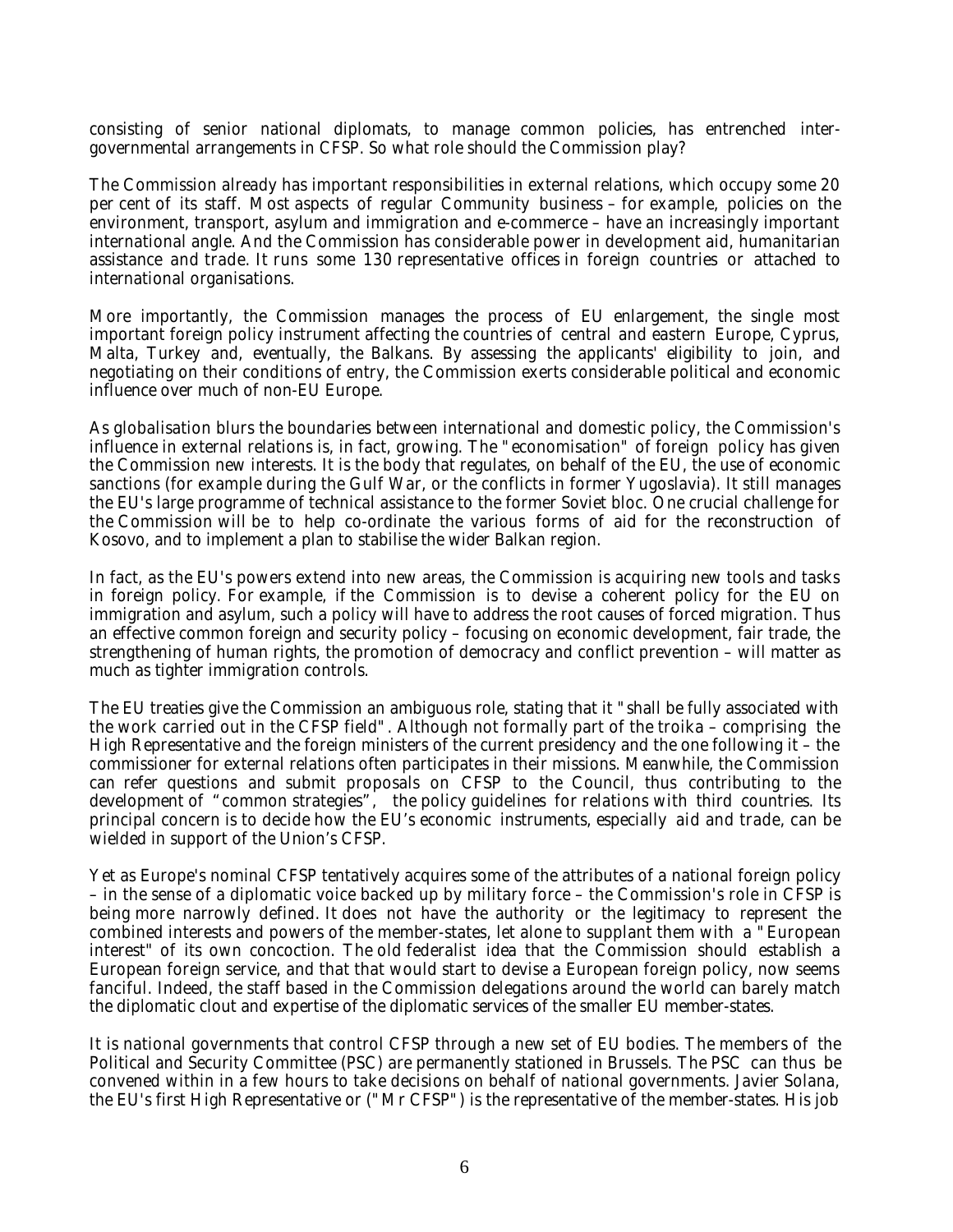is to co-ordinate their foreign policies and to be a spokesman for EU foreign policy. He is not a European foreign minister, for he works to a mandate set by the foreign ministers. He represents the EU to third parties when diplomacy, rather than economic relations are to the fore. The members of the small policy planning and early warning unit, which reports to Mr Solana, are in close, daily contact with their national ministries, albeit on an informal basis (since, in theory, they are not national government representatives).

Mr Solana also has responsibility for the embryonic defence organisation emerging within the EU. The new EU Military Committee of senior generals, a new military staff and those working for the Western European Union (the EU's defence club, of which Mr Solana is secretary general, soon to be merged with the EU) report to Mr Solana. He will thus be crucial to the development of the embryonic "European security and defence policy" (ESDP), and to its integration into the EU's broader foreign policy interests.

Mr Solana has already proved his mettle, for example during the Helsinki summit, in December 1999, when he flew to Ankara and succeeded in persuading Turkey to accept a deal which allowed the EU to declare it a candidate for membership. And the member-states are beginning to invest him with more authority. At the Lisbon summit in March 2000, Mr Solana and Chris Patten, commissioner for external relations, jointly presented a paper that detailed the shortcomings in Europe's efforts to stabilise and rebuild Kosovo. The member-states pointedly chose to give Mr Solana the lead role in co-ordinating EU policy in the Balkans.

The role of the High Representative should be formally strengthened. The special envoys – whose job is to boost the EU's diplomatic clout in trouble-spots such as the Middle East, Bosnia and the Great Lakes region of Africa – should report to him. He should, in the short-term, chair the Political and Security Committee. In the longer run, he should chair the Council of foreign ministers and take over the foreign policy tasks currently handled by the rotating presidency. For many of the small countries applying to join the EU will have difficulty representing the EU abroad with clout. Could Europe rely on a Maltese presidency to handle another crisis in the Balkans? And what would happen if a neutral country holding the presidency opposed the use of military force by the EU, even though such action had the support of all other member-states? As a permanent president, in contrast, the High Representative would bring authority and continuity to the Union's CFSP.

So what should be the Commission's future role in CFSP and defence? The Commission should remain a civil power in foreign policy, steering clear of any military role and leaving the "high politics" of diplomacy to the High Representative. For example, there is no longer a need for the Commission president to travel the globe on diplomatic missions. One of the major criticisms of Romano Prodi has been his eagerness to do just that. His premature embrace of Colonel Gadhaffi, the Libyan leader, angered the member-states. Meanwhile, in defence the Commission's role should remain limited. According to Chris Patten, the Commission has "no competence and no ambition in the military area, but there will always be a substantial non-military component before, during and after crises".<sup>4</sup> In fact, the Commission has an important part to play in support of security and defence policy, in two ways.

First, it could do much to strengthen the civilian aspects of EU crisis management. It already helps to co-ordinate humanitarian aid, deployments of police and emergency rescue teams, mine clearance and arms control. Just as the EU has established a military headline goal – a rapid reaction force of 60,000 men – the Commission could earmark heavy-lift aircraft and helicopters that the memberstates could make available to deal with a humanitarian crisis. If the Commission had a permanentlymanned crisis centre and a rapid reaction fund, it would be better able to help the member-states to mobilise these non-military resources in times of crisis. It could also do more to prevent conflict, over

<sup>4</sup> Chris Patten, speech in Berlin, 16 December 1999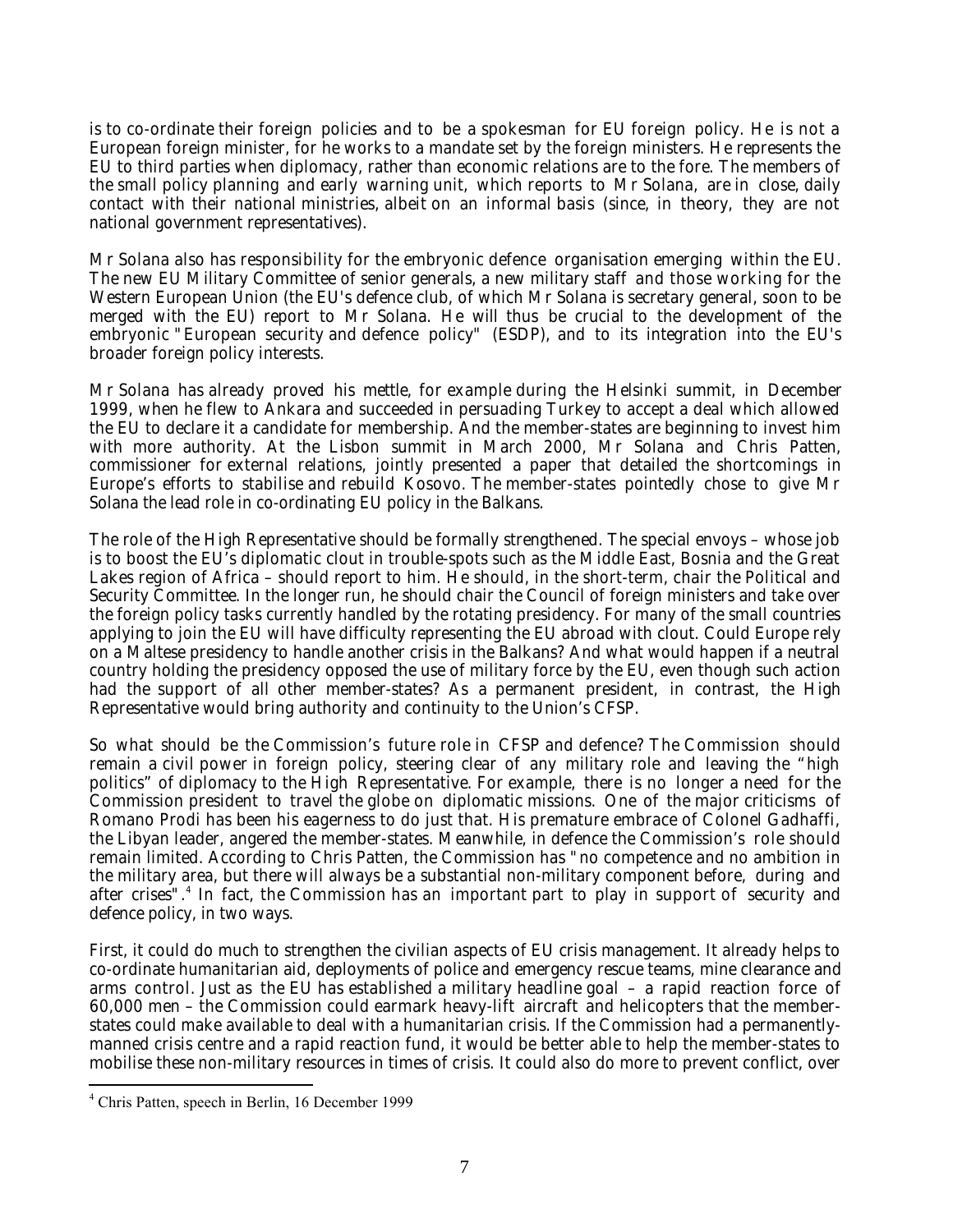the longer term, by using more of its resources to promote democratisation, respect for human rights and the rule of law.

Second, the Commission should also play a role in the rationalisation of Europe's defence industry. Together with the Council of Ministers, it has played a useful role in forging an EU code of conduct for weapons exports. It should now set about removing the barriers to a single market in armaments. Currently the member-states use article 296 (formerly 233) of the Treaty of Rome to prevent the Commission from applying EU rules on public procurement, cartels, mergers and state aid to the defence industry. The current inter-governmental conference should amend that article so that singlemarket rules could apply to the less sensitive sorts of military equipment and to components of defence systems.

Mr Patten and Mr Solana appear to be willing to work together closely. They must continue to strive to co-ordinate the political, security and economic aspects of the EU's nascent common foreign policy. Otherwise that common policy will not get off the ground. Fortunately, they are naturally cooperative individuals, but the EU would suffer if their successors were not. Some in the Prodi camp already believe that, in the medium term, the post of Mr CFSP will wither and that the Commission will step into the void. Mr CFSP has no significant budget and few personnel. More importantly, they say, he has scant autonomy from the member-states. When they disagree, he is powerless. Foreign ministers may become jealous of his power and success and try to cut him down to size. The Commission, on the other hand, has hundreds of people, both in Brussels and in its delegations around the world, who can work independently on policy development.

However, even if the inter-governmental nature of current arrangement fails to deliver an effective CFSP, governments are unlikely to choose to hand over foreign policy to the Commission. On the contrary, they would most likely view the foreign policy role of EU institutions with even more distrust. In any case, the Commission's foreign policy capabilities are limited. From 1994-99, when China was supposedly one of the Commission's political priorities, there were only three Commission officials working on relations with that country. It proved impossible to increase the number of staff working on the China desk.

So it is very much in the Commission's interests to see Mr CFSP succeed, even if that means playing a lesser, supportive role in foreign policy. It must be prepared, therefore, to share its resources with the High Representative. He should have direct access to the Commission's overseas delegations. This does not mean giving Mr CFSP control over hundreds of staff, but rather access to their expertise. He should also have more direct contact with the member-states' embassies in third countries. In important third countries, such as Russia, he could set up ad-hoc committees that would bring together national diplomats and staff from the Commission delegations. Meanwhile, the Commission's diplomatic expertise should be strengthened by the creation of a special diplomatic stream of officials within its external relations directorate.

## **Economic governance**

The launch of the single currency was a triumph of the Commission's imagination and political will. For ten years EMU was the Commission's most important project, consuming a considerable chunk of its political and bureaucratic energy. As architect and founder of the euro club, the Commission had a big say in which countries were eligible to become members.

There are a few outstanding euro-related tasks for the Commission. It must oversee the introduction of notes and coins. And it will adjudicate on new membership applications. But the launch of EMU has left the Commission bereft of a serious job in European macro-economic policy. The division of labour between an independent European Central Bank (ECB), responsible for monetary policy, and the member-states, which continue to look after fiscal and exchange-rate policy, apparently gives the Commission only a marginal role. It could have hoped for the job of representing the EU in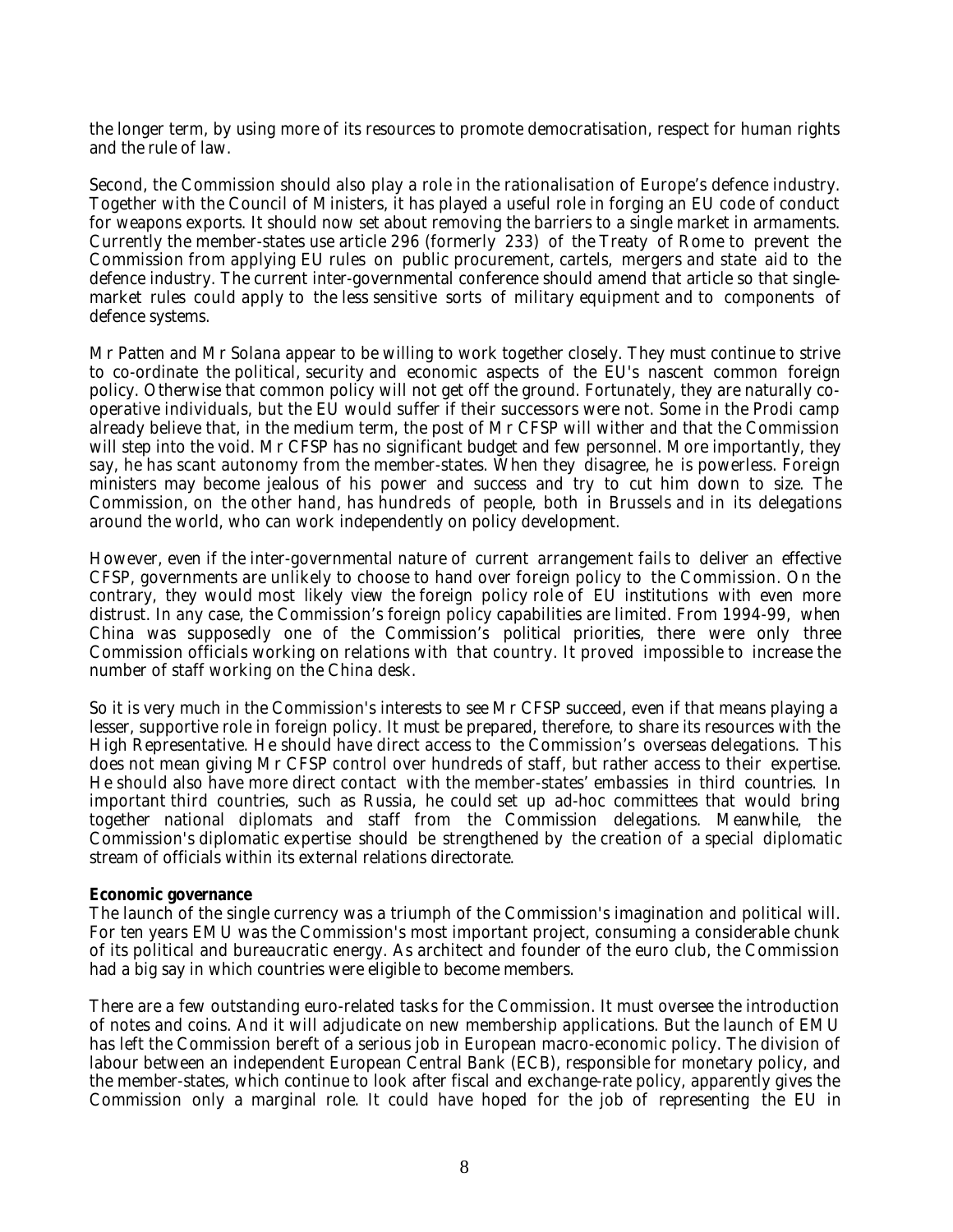international financial negotiations. But the member-states have been keen to retain control. If there is to be a single EU representative on international financial affairs in five years time, it should probably be on the model of Mr CFSP, reporting directly to the Council of Ministers.<sup>5</sup>

Nevertheless, the European Union must now make the single currency work, and the Commission can play an essential role in two respects. First, by working with national treasuries, it must become the brains of the Euro-11 committee – where, if the euro is to deliver higher levels of sustainable growth and employment, the member-states may soon have to co-ordinate their fiscal policies more closely. A central task for the Commission should be to produce more extensive and reliable pan-European economic statistics to inform the policy decisions of national finance ministries and the ECB. It must examine the long-term sustainability of public finances across the EU and make public recommendations for national ministers to debate. Ultimately, the Commission should propose some approximation of the various budgeting techniques and accounting procedures used by each government, so that the effect of national budgetary changes becomes transparent to other memberstates.

For example, a central task for the Commission should be to evaluate the effect of each national medium-term public finance programme and to combine them into a draft Euroland programme – thus producing a fiscal stance for the euro-zone as a whole. Current arrangements for macroeconomic co-ordination, as the French have often argued, are lop-sided. The EU has a complex if untried mechanism – the excessive deficit procedure, elaborated in the Stability and Growth Pact – for maintaining budgetary discipline. But there are only ad-hoc arrangements for the co-ordination of fiscal policies amongst the member-states, within the 3 per cent deficit limit. This will make it harder for governments to respond to economic slowdowns or overheating. It may also make it harder for the ECB to set a suitable interest rate for the whole euro-zone. So the governments should be able to set an aggregate fiscal policy stance for the whole of the euro-zone over the medium-term. This would not mean setting a single Euroland fiscal policy, but rather a combined total, where some countries could run a loose fiscal policy and others a tight one, just as the circumstances require. This kind of improved policy co-ordination, leading to a more stable and clearer fiscal position, could also help the ECB to deliver lower interest rates.

Second, the Commission has a crucial, if supporting role to play in the process of structural reform. The Lisbon summit marked a sea-change in EU economic thinking. All member-states signed up to an ambitious, if vague, set of proposals to make the European economy more dynamic by embracing entrepreneurialism, liberalising financial markets and exploiting new technologies. To some memberstates, this plan for economic and social modernisation is the EU's *grand projet*. But modernising labour, product and capital markets is largely a job for national governments. Indeed, the Commission was not a major influence on the preparations for the summit. It failed to provide intellectual leadership. Some observers believe that Romano Prodi was hesitant about pushing his anglo-saxon liberal views, and was unsure of how to intervene in these policy issues which extend well beyond the Commission's single market powers.

To meet many of the objectives set out in Lisbon, the EU will need to use "soft" instruments such as the exchange of best practice, multilateral surveillance and peer pressure. The Commission can feed in ideas, identify best practice and provide independent analysis and assessment. It will need to devote considerable resources to devising indicators and league tables in order to benchmark performance on a wide range of issues. These include the promotion of entrepreneurialism, IT training, measures to combat social inclusion and the impact of national tax and public spending policies on job creation.

<sup>5</sup> See Steven Everts, *The impact of the euro on transatlantic relations*, CER 2000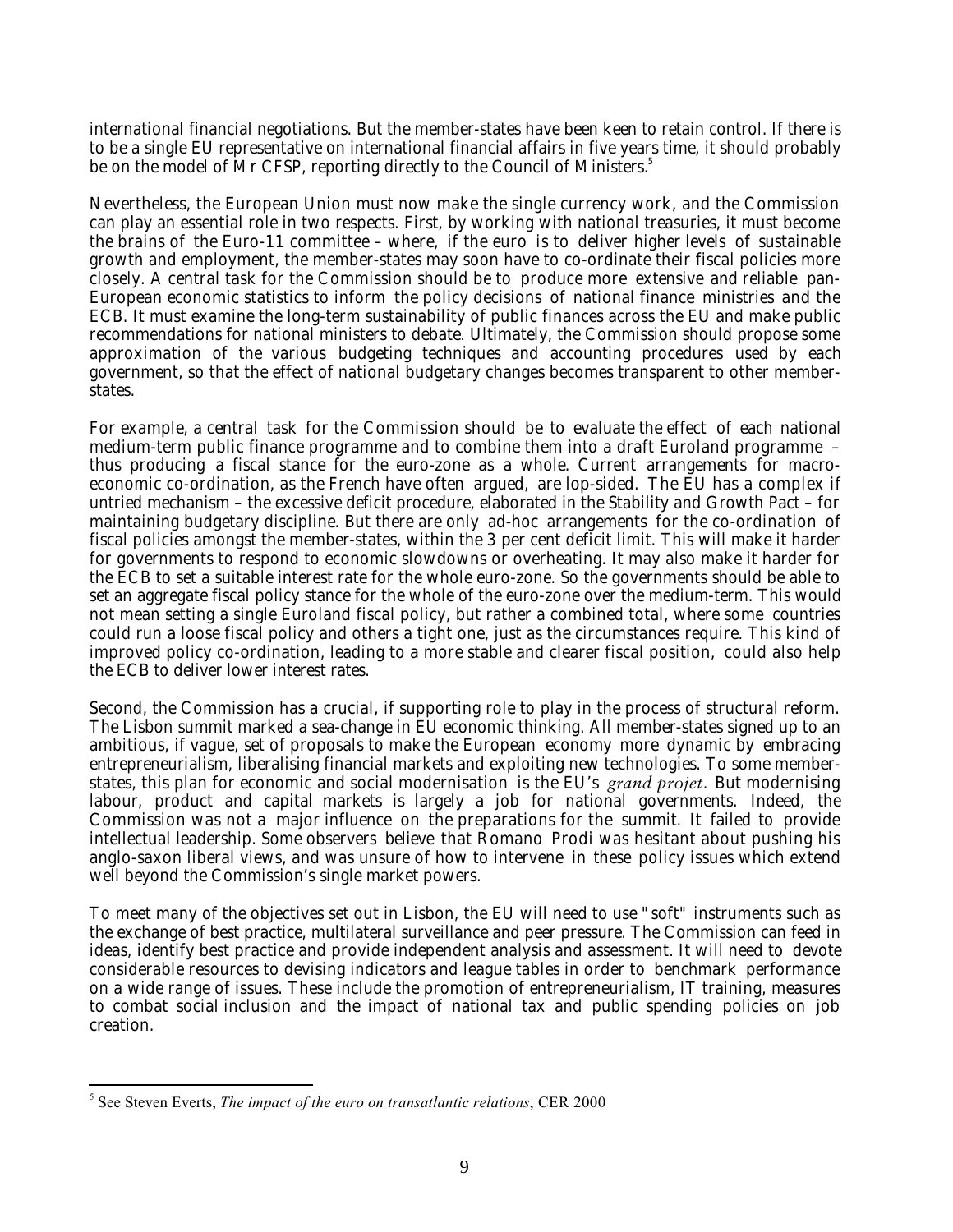The Commission must therefore learn to adapt to a new role where it no longer has the right of initiative to propose laws, nor a monopoly of wisdom about what is right for Europe. It will have to compete on the quality of its ideas. For this reason, it needs to make sure that it is better informed about national policies and initiatives, and that it has extensive contacts with national administrations.

The Commission will also need to issue more rigorous and independent evaluations of the progress being made by national governments. It should be bolder about naming and shaming poor performers. Much of the discussion in this peer review process takes place discretely inside the Council of Ministers (especially Ecofin) and its sub-committees. National ministers and their officials have succeeded in creating a climate of mutual trust. But this relationship is at times too cosy and lacks transparency. National representatives do not take too kindly to Commission interference. But more robust intervention from the Commission could help to inject momentum, and to show to people that "soft" instruments can work. A more vocal role for the Commission – acting as an OECD with a bigger stick – could help produce quicker results, and show to citizens that Europe has a role in delivering jobs and prosperity.

# **Justice and Home Affairs**

Justice and home affairs – co-operation on border controls, immigration, asylum and the fight against international organised crime – is often grouped with the other "inter-governmental-plus" policies, like CFSP and economic governance. Many people assume that sensitivity over EU involvement in immigration and law and order – areas central to national sovereignty – will ensure that member-states remain in the driving seat and that the powers of the Commission, and of the other Community institutions, will be limited. Indeed, under current arrangements nearly all JHA decisions are taken by unanimity, despite the transfer of asylum, immigration and border controls to the first pillar (normal Community business) under the Amsterdam treaty. This greatly reduces the ability of the Commission to push through its proposals.

But should the member-states continue to keep the Commission at arm's length? EU policy-making in both migration and issues of law and order is much closer to the classic Community model (of EU laws drafted by the Commission and approved by the member-states) because, unlike CFSP and economic governance, much of the co-operation in these areas requires EU legislation. You cannot have a common asylum policy at the European level, or provide for co-operation between law enforcement authorities, without developing legally enforceable rules.

Much of JHA co-operation will thus require EU legislation. The Commission will need to draft directives on many aspects of asylum, immigration and the rights of long-term resident non-Europeans. In judicial co-operation the EU has decided to devise a system of mutual recognition of court orders and judgements, rather than propose full-scale harmonisation. But, as with the single market, this system will need some EU-wide minimum standards – for example, on legal procedures, rules concerning the use of evidence or the rights of defendants – in order for one country to recognise the legal validity of another's request. And governments should agree to bring into line their laws against mobile crimes, such as money laundering or drug smuggling. This gives the Commission an important legislative role.

The EU will certainly need to use "softer" methods – peer review, bench-marking and league tables – in order to put in place a common migration policy and a European legal space. For example, each member-state will submit its border controls to review by its partners. National immigration authorities are likely to find this an unprecedented intrusion, but multilateral surveillance and the threat of being named and shamed is the best way of improving standards at the EU's common external frontier. Similarly, promoting best practice will be an important method of improving the administrative efficiency of national courts in dealing with requests from law enforcement authorities based in another member-state. But the Commission has a vital role to play in identifying and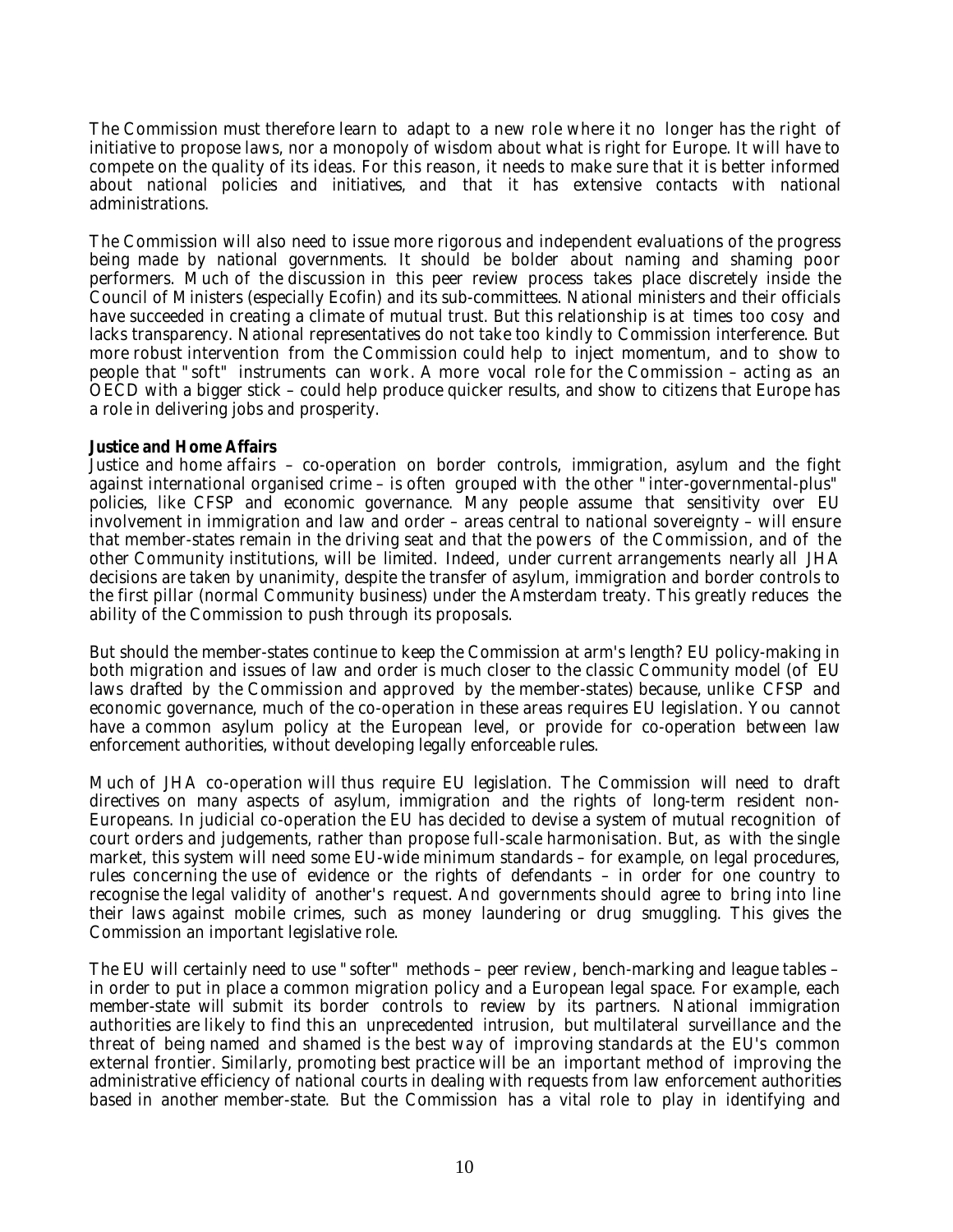spreading best practice and in monitoring the progress of national governments. It is devising a scoreboard that will give an indication of how much progress member-states are making in implementing over 100 different justice and home affairs measures.

At the Tampere summit in October 1999, EU leaders signed up to an ambitious work programme in justice and home affairs. But it is doubtful that they will be able to fulfil their ambitions without giving greater authority to the Commission, principally by moving to majority voting in certain areas. Although the Amsterdam treaty allows the member-states to decide, if they all agree, to move to qualified majority voting (QMV) after 2004, many would like to end unanimity sooner. The Tampere summit was a good example of the EU's new mode of political agenda-setting. Prime ministers lay out the strategic objectives and endorse the means, leaving the Commission to initiate and guide through the necessary legislation. It would be strange, given the political will behind progress in justice and home affairs, for this model of EU management to be undermined from the start. Member-states should thus agree to an extension of QMV in asylum, immigration and border control issues at the 2000 IGC.

In ten years time a much greater proportion of the Community budget should be spent on justice and home affairs than at present. This should not be seen as a means of extending EU powers over law and order policy, but as a way of ratcheting up standards across the Union. Considerable resources will be needed to tighten up border controls and immigration standards on the EU's eastern frontier, and to strengthen the rule of law in the new member-states. A principal concern will be corruption amongst law enforcement officials in central and eastern Europe. This can only be tackled if career and pay prospects are improved, a task which the EU may have to subsidise, and the Commission may have to oversee.

In the short-term, however, the biggest constraint on the Commission will not be inadequate treaty powers but the lack of skilled personnel to formulate policy. When the new treaty came into effect in May 1999, there were only some 70 people working in the Commission's JHA task-force, plus a few dozen scattered through other directorates-general. The commissioner for justice and home affairs now has a proper department of his own, but it will take a number of years for it to recruit or retrain people with adequate knowledge or legal skills. Even then, the Commission will have to work much more closely with national ministries in order to get to grips with the immense and complex task of promoting co-operation between 15 or more judicial systems, and dozens of law enforcement authorities.

## **Reforming the bureaucracy**

One of the most important reasons why the Commission has less political authority than before is because many people see it as an inefficient bureaucracy which is incapable of managing its many tasks. It was the allegations of mismanagement, petty corruption and the lack of managerial and political responsibility that pushed Jacques Santer and his entire college of commissioners to resign in March 1999.

One year later, the vice-president of the Commission, Neil Kinnock announced a set of proposals for what he called a "root, branch, trunk and trees" reform of the institution. The Commission reform plan is designed to tackle three major problems: the inefficient use of limited administrative resources; ineffective financial control procedures; and the complete lack of a human resources policy. Such reforms, Mr Kinnock believes, will transform the culture of the Commission and make "this unique administration the best in the world" – a bold pledge. But will these reforms succeed in creating an institution that can fulfil the functions set out above?

## **Better use of existing resources**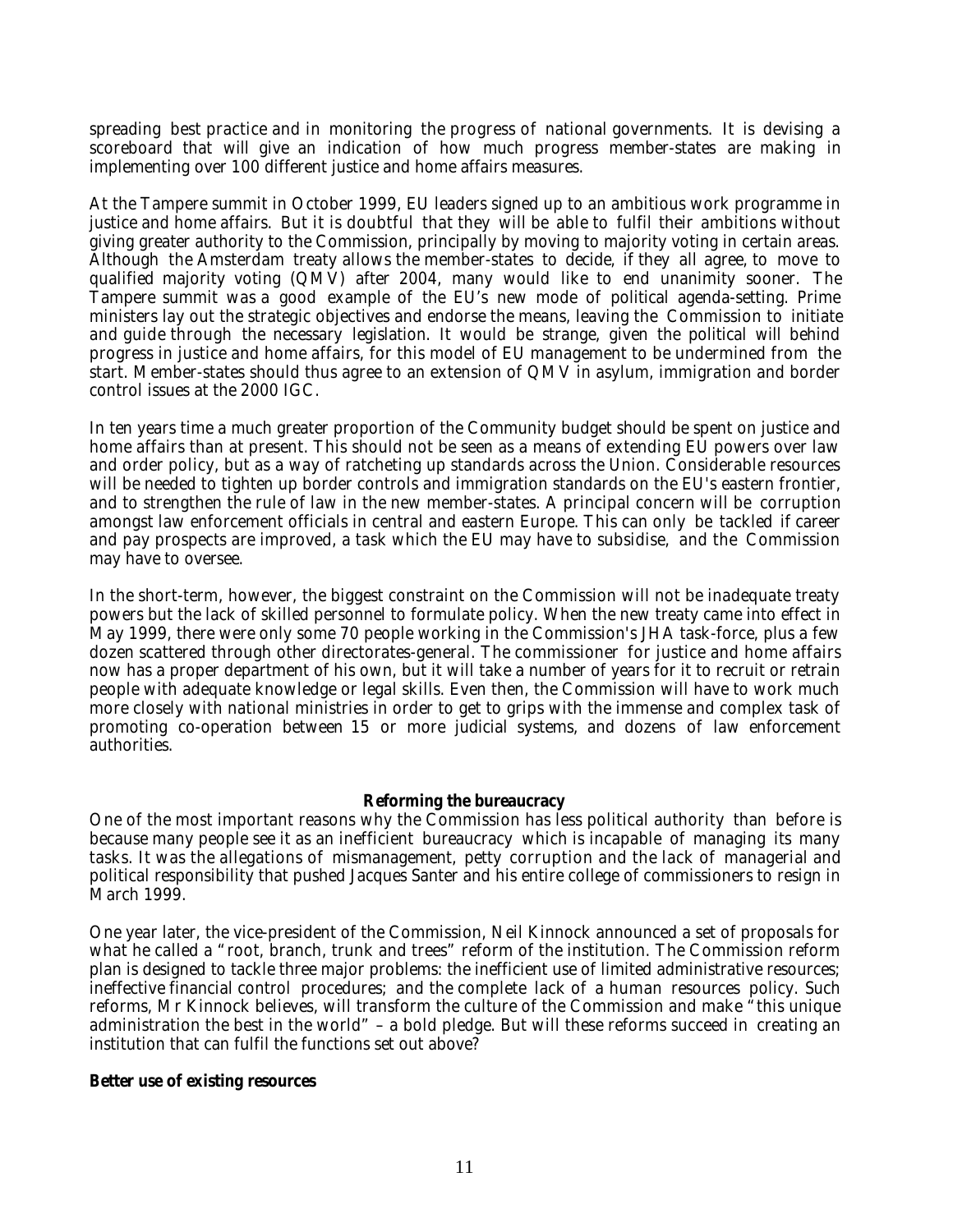Many of the Commission's shortcomings stem from the fact that it has taken on more tasks than it can properly deliver. Its 23,000 staff<sup>6</sup> have been overloaded with programmes and projects, often, but not always, at the insistence of the member-states and the European Parliament. In fact the Commission has rarely turned down the opportunity to take on new tasks. The Committee of Independent Experts – whose report into allegations of corruption and mismanagement forced the college of Commissioners to resign in March 1999 – found "no evidence of any attempt by the Commission to assess in advance the volume of resources required when a new policy was discussed among the Community institutions".

The Commission has a poor record not so much of defining priorities but of dropping peripheral activities and of re-directing under-used resources. Mr Kinnock has proposed the introduction of "activity-based management" which, in theory, will integrate the planning of activities with the allocation of staff and money at every level of the administration. A sophisticated IT system will log who is being used for what. Improved evaluation procedures will make sure that the Commission's work is cost-effective.

Any bureaucracy has difficulty in transferring resources from one part of the institution to another. In Brussels, however, the lack of co-ordination between departments has become acute. Some directorates-general have, in the past, been run virtually as private fiefdoms, while individual commissioners have vehemently fought off attempts to redistribute staff or functions. Under the reform plans, there will be a more rigorous annual planning round to make sure that each department is able to meet it most pressing objectives.

The Commission president needs to do more to strengthen internal co-ordination. Ironically, one of his early reforms – housing commissioners and their cabinets alongside their services, and thus in different buildings – seems to have weakened the collegiality of the Commission. Commissioners and their staff are no longer looking over each other's shoulder. In fact Mr Prodi seems happy to let his commissioners to get on with running their own portfolios, without too much interference from him or from other colleagues. Problems arise, however, when they begin to pull in different directions, or when they are called upon to give up staff, resources or powers to their colleagues. Mr Prodi should thus strengthen the secretariat-general, the department responsible for the Commission's relations with other EU institutions and, in theory, for policy co-ordination. He should give it, and thus himself, greater power to co-ordinate the work of the other commissioners. It should, like Whitehall's Cabinet Office, be staffed with senior officials on loan from other Commission departments. It should also be able to form ad-hoc task forces, or even permanent units, to produce more joined-up policies on cross-cutting issues like social exclusion or measures to help small and medium-sized companies.

The Commission also needs to do more to reduce the excessive number of projects and tasks with which it is charged. Mr Kinnock will reveal proposals towards this objective in September, but there are three potential ways of reducing the number of Commission tasks.

One solution should be the further out-sourcing of support functions. Security, catering and publications have already been put out to private contract. The Commission should do the same with language services. Translation and interpretation now occupy 11 per cent of total Commission staff (and a much higher proportion if you exclude secretarial and support staff). With the accession of perhaps a dozen more countries over the next decade, translation and interpretation will swallow an even larger chunk of Commission resources. There is a case for maintaining a pool of highly trained interpreters in Brussels, and thus they may need the incentive of a secure, well paid Commission post. But translation work could easily be farmed out, by e-mail, to private companies anywhere in Europe.

<sup>6</sup> See the Commission's own report, *Designing Tomorrow's Commission*, 1999 for more detailed statistics about staff resources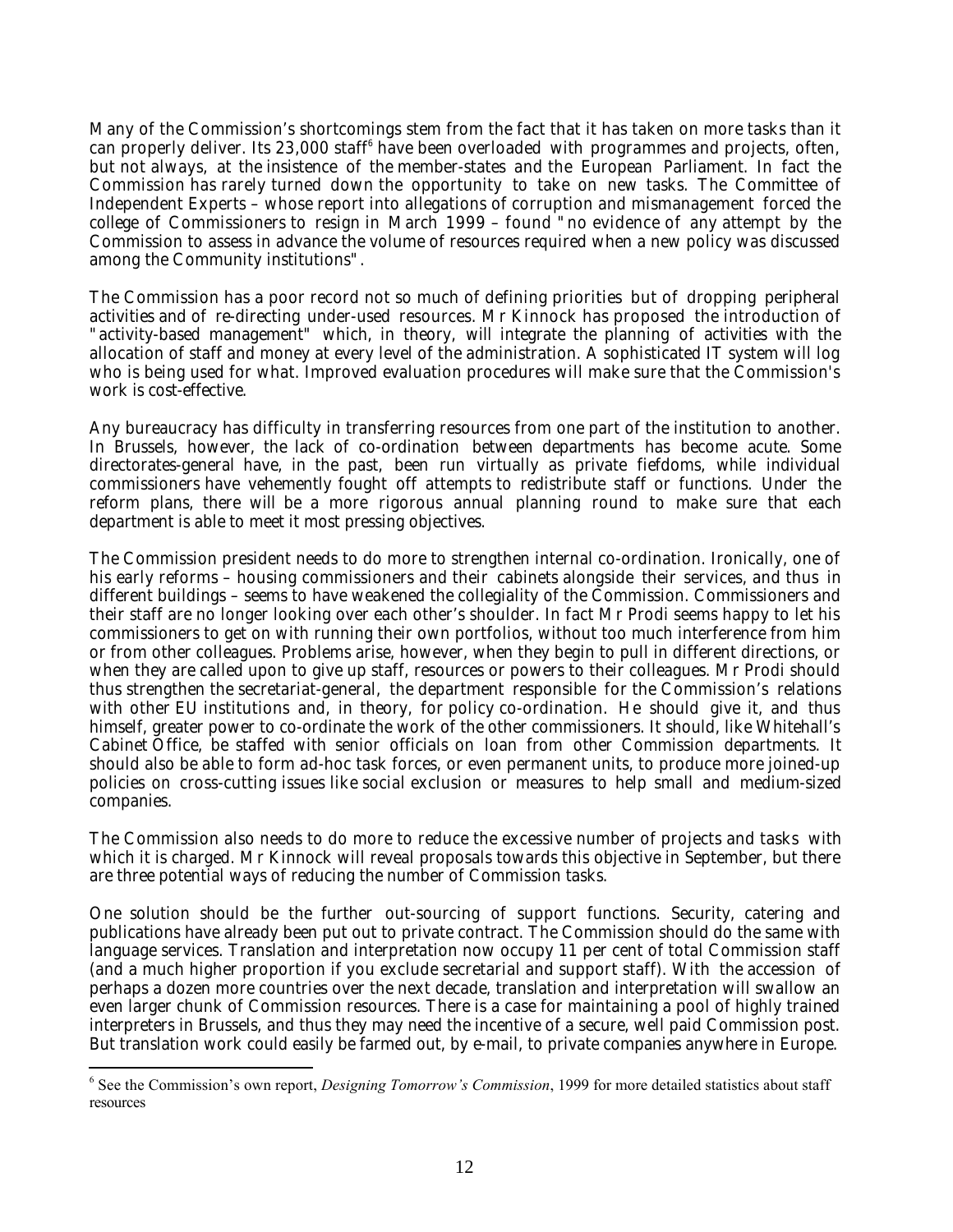A bigger problem for the Commission is the management of Community programmes, which takes up some 28 per cent of its staff. They are currently responsible for an estimated 100,000 projects in regional development, environmental protection, research and development, overseas technical assistance and development, humanitarian aid, education and culture. Many of these individual projects are too small to have any economic impact or to deliver value for money in terms of management costs. The Commission should start to devise fewer and larger programmes which could be managed more cost effectively.

Commission departments have often turned to private consultants in external "technical assistance offices" (TAOs) to help run such projects. While the use of TAOs may be a flexible means of dealing with certain Commission tasks, it is not always the most efficient. One problem is that TAOs sometimes spend too much time chasing after their next Commission contract, rather than fulfilling their current one. The Commission's preference that TAOs should come from more than one member-state leads to obscure partnerships based in various locations operating with the help of middlemen. The TAOs have thus proved difficult to control. The Commission cannot say precisely how many TAOs it uses, but estimates vary between 100 and 250. Many of the instances of mismanagement and fraud identified by the Committee of Independent Experts involved TAOs. In one case involving humanitarian aid, programme funding was fraudulently diverted to pay for additional administrative staff provided to the Commission by a TAO.

Thus, as a second solution, the Commission should also establish a small number of semiindependent agencies to oversee, in place of the TAOs, the implementation of individual projects. These implementing agencies would bring many of the advantages of the TAOs. With programme management as their core activity, they would be able to employ and train staff specifically for this function. They may be able to complete their tasks with less political interference than the Commission itself might face. But the use of such agencies would relieve the Commission of much of the burden of tendering and negotiating thousands of contracts with hundreds of private companies. More importantly, these few implementing agencies would be headed by senior officials or private sector figures who would be ultimately answerable to the Commission (and accountable to the European Parliament), while remaining operationally independent.

The lesson of specialised "next steps" agencies in Britain is that they generally manage projects and programmes better than the Whitehall departments from which they were spun off. The Commission must therefore set up such implementing agencies as a matter of priority. One such agency should be able to manage more effectively the numerous programmes of overseas development aid and technical assistance, such as Tacis, Phare and Meda, currently run directly by the Commission. Another could manage other "domestic" funding programmes such as those of research and development.

However, in agriculture and the structural funds – where the member-states (or local governments) are directly responsible for nearly all of the expenditure – these semi-independent agencies should have a different function. They should be responsible for overseeing the use of the EU budget and evaluating the impact of projects, while their colleagues in the Commission departments would remain in charge of devising the projects in co-operation with national and local authorities. At present, there are only 5 A-grade Commission officials responsible for evaluating the impact of the  $\approx$  17 billion spent by the European Regional Development Fund each year. This allows the Commission to conduct spot checks in the member-states only rarely, perhaps once every two years. Semi-independent evaluation agencies would actually give the Commission greater power, albeit indirectly, to make sure that EU money is being well spent.

A third and more ambitious way of reducing the number of Commission tasks is for the EU as a whole to identify its "negative priorities", and to ditch them. As the Commission's workload is expanding, it should not be wasting time and resources on EU initiatives that add little to national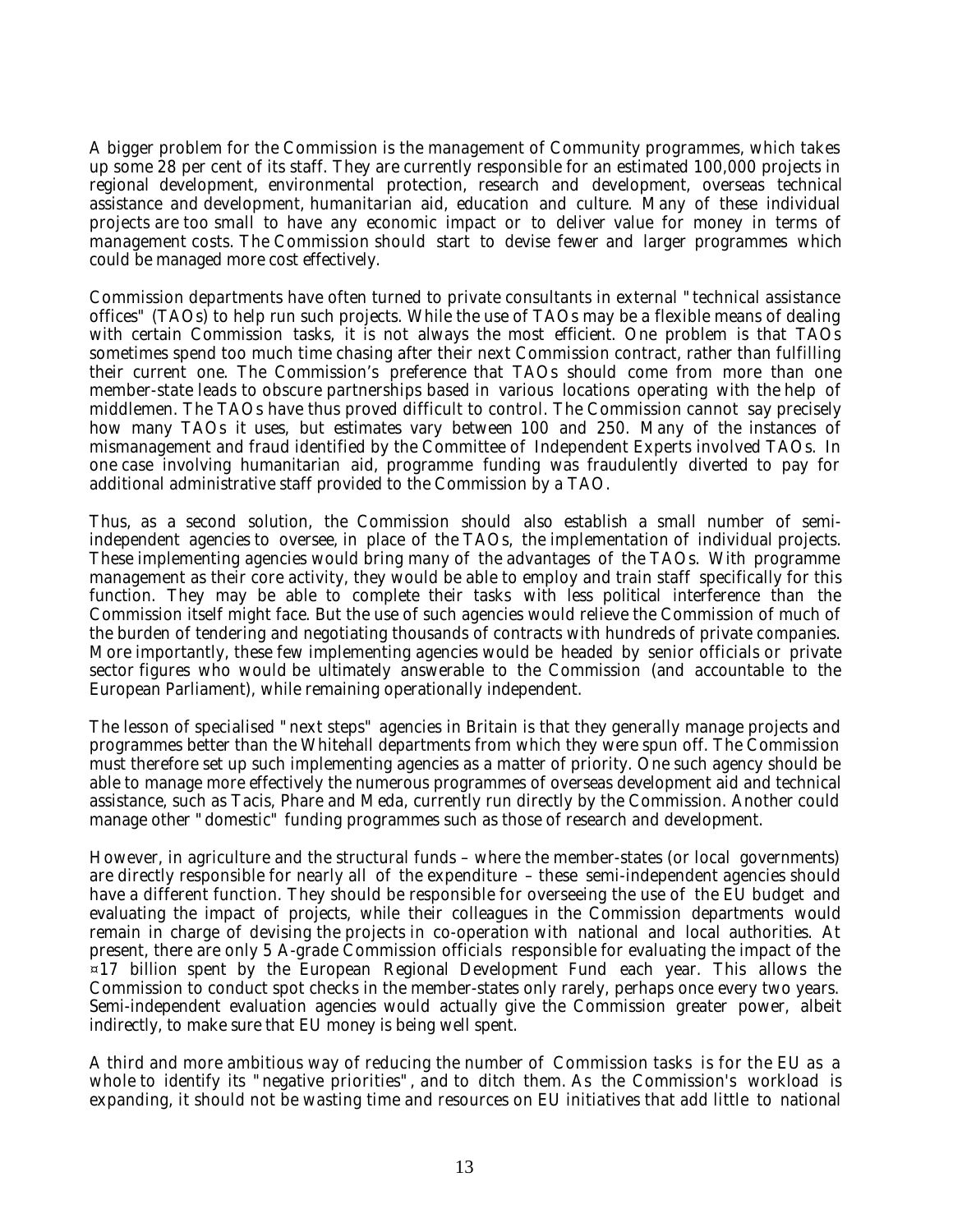efforts, such as those in fields such as tourism, sport or animal welfare in zoos. In the past, it has been difficult to reach consensus on what the EU should stop doing. But with the euro soon to be in many EU citizens' pockets, and the Commission's resignation fresh in peoples' minds, now is the time to act. Romano Prodi has created a sub-committee of commissioners who will identify which of its tasks the Commission should abandon. This is a useful start. But as Nick Clegg MEP suggests in a forthcoming CER working paper on this theme, the European Council should convene a high level committee to identify unworkable laws, unmanageable tasks and spurious budget lines which could be repealed or abandoned. MEPs, who have often used the budget to get the Commission to pursue pet projects, must be fully involved in this process.

# **Financial Control**

In the meantime, however, the Commission will continue to handle huge sums of taxpayers' money. Urgent reforms are needed to deal with another major problem: ineffective financial control. One feature of the problem is a tendency to judge success by the amount of money spent rather than by outcomes achieved. Officials feel they must use up their allocations for a particular year quickly, lest they see their budget lines cut by the European Parliament in following years.

The problem stems not from the lack of control, but from there being too much of the wrong sort. Financial payments are checked centrally by the Financial Control DG and are subject to approval from several layers of authority. The trouble is that as decisions are referred further and further up a line of command, the less responsibility the official handling the case feels. The line of accountability becomes yet weaker when the decision is taken in another department. Furthermore, under current procedures, the onus is on ex-ante approval rather than ex-post evaluation. This lulls officials into thinking that approval has been given whatever might follow. To make matters worse, the Financial Control DG is currently responsible for both ex-ante approval and ex-post evaluation and thus might be tempted to cover up its initial mistakes.

Under Mr Kinnock's plans, financial control will be decentralised. Directors-general will be given direct responsibility for making sure that proper control is carried out within their own departments, and that managers are responsible for the financial decisions they take. The effectiveness of these control procedures will then be monitored by a powerful, centralised Internal Audit Service under Neil Kinnock's command. The Financial Control DG will be dismantled.

This is a crucial reform for two reasons. First, it makes it more likely that the person who takes an operational decision is also the one who authorises the expenditure required. Second, it makes directors-general clearly responsible for sound financial management. For many observers of the Commission's problems, it is puzzling that these most senior officials with operational responsibility were not called to account for the instances of fraud and mismanagement which precipitated the resignation crisis. As a result of this reform, on operational matters the buck will stop with the director-general.

## **A human resources policy**

The Commission's third major problem is the now infamous lack of anything resembling a personnel policy. Many of the Commission's staff are bright, capable and committed. But after being recruited officials are often left to fend for themselves – or to do as they please. There is little training or evaluation of performance, and demotion is rare.

According to one reform-minded official, the institution suffers from the very uneven quality of its staff. "One-third of the staff are intelligent and hard-working, one-third do their jobs adequately and one-third under-perform. This last group comprises the *cas sociaux*, those people who use the Commission as welfare system, taking advantage of its generous benefits; those who are downright lazy or disobedient; and a very few who have their hand in the till." One former official in the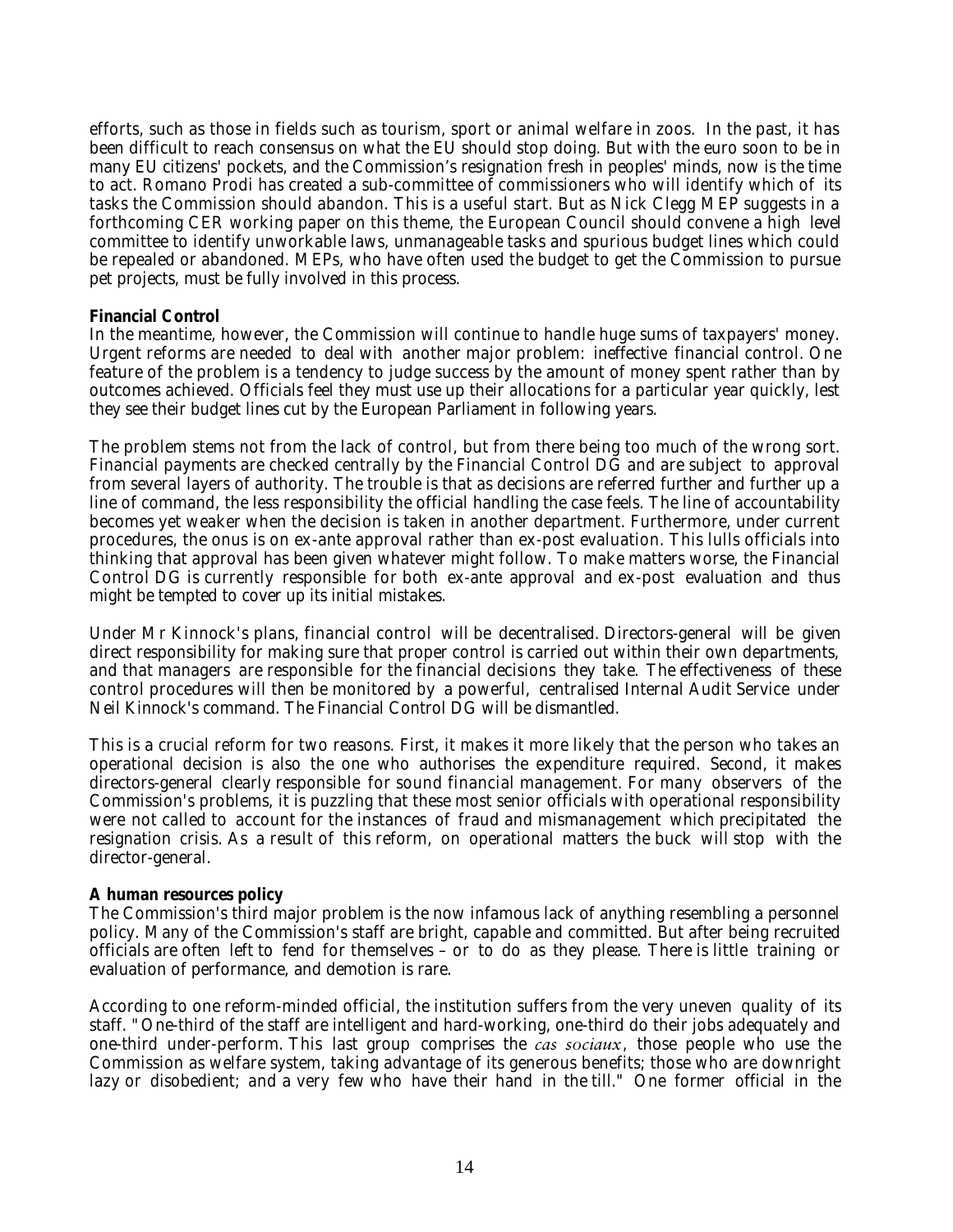Commission's spokesmen's service recalls how one colleague from that department spent much of his working day running an ice-cream parlour in down-town Brussels.

One reason for the variable quality of staff is that in this multinational bureaucracy there are no clear administrative standards for officials to follow. The current staff codes were drawn up in 1957. The Commission is imbued with "a mentality that looks to French culture and administrative norms as the un-stated model of public administration".<sup>7</sup> Perhaps this was why one of France's former Commissioners, Edith Cresson, saw nothing wrong in employing her dentist as an adviser. After all, this was, in her view, a perfectly acceptable practice in Paris.

The Committee of Independent Experts concluded that the differences in the interpretation of rules, stemming from the multinational composition of the Commission, "potentially give rise to a culture of moral flexibility and permissiveness". The Commission intends to modernise and simplify the staff regulations; and to set up a committee on standards in public life, to supervise the codes of conduct applicable to the Commission and other EU institutions.

In order to provide an efficient and honest public service, the Commission must be well managed. But the absence of a management culture – despite many individual examples of good practice – has been one of the Commission's greatest shortcomings. According to one young British insider, the cliché that Commission officials consider themselves as "artists and intellectuals" rather than managers or administrators holds a lot of truth.

Officials in management positions must be able to monitor the performance of their staff and to make best use of their skills. The Commission's reforms will introduce obligatory management training for officials reaching a certain level. The responsibilities of staff will be clarified in formal job descriptions. Staff performance will be evaluated by managers – and the managers' performance by the staff – on a regular basis.

In the past, merit appeared to have had little to do with promotion prospects. Time-serving and the right political and national connections were often more valuable than a good performance record. The Commission will introduce a new career system without the rigid categorisation of staff which hindered mobility, and a more transparent promotion procedure. A central career guidance service will now be established, to help officials move up the ranks and between departments, and to provide better training for all staff from their first day at work. These changes will make it easier to tackle incompetence, which at present can only be dealt with as a disciplinary offence.

The unwieldy procedures for disciplining officials will also be overhauled. These are currently so slow and complicated that managers are tempted to turn a blind eye. Of those cases that are brought, very few result in disciplinary action, let alone dismissal or prosecution. The new system will set up a disciplinary board to hear cases from all EU institutions. Meanwhile, an attorney's office will be established inside the Commission, and will act as the administration's internal "prosecutor" of suspected wrong-doers, presenting cases to the disciplinary board.

One of the trickiest obstacles to reform may be the resistance of some of the Commission's seven staff unions. It is unclear how many members the Unions have because they won't publish figures, but they probably have between 2,500 and 3,000 members out of the 23,000 staff. They often have to cancel the results of elections because the turn-out is so low. The unions used to be able to bring the Commission to its knees because of their strength in support services (like security and catering), but this is changing as such functions are, increasingly, out-sourced. The unions did manage to orchestrate an effective strike in 1998 which was "supported" by two-thirds of the staff. In fact many officials took advantage of the fact that the day of industrial action coincided with a bank

<sup>7</sup> Geoffrey Edwards and David Spence (eds.), *The European Commission*, London 1997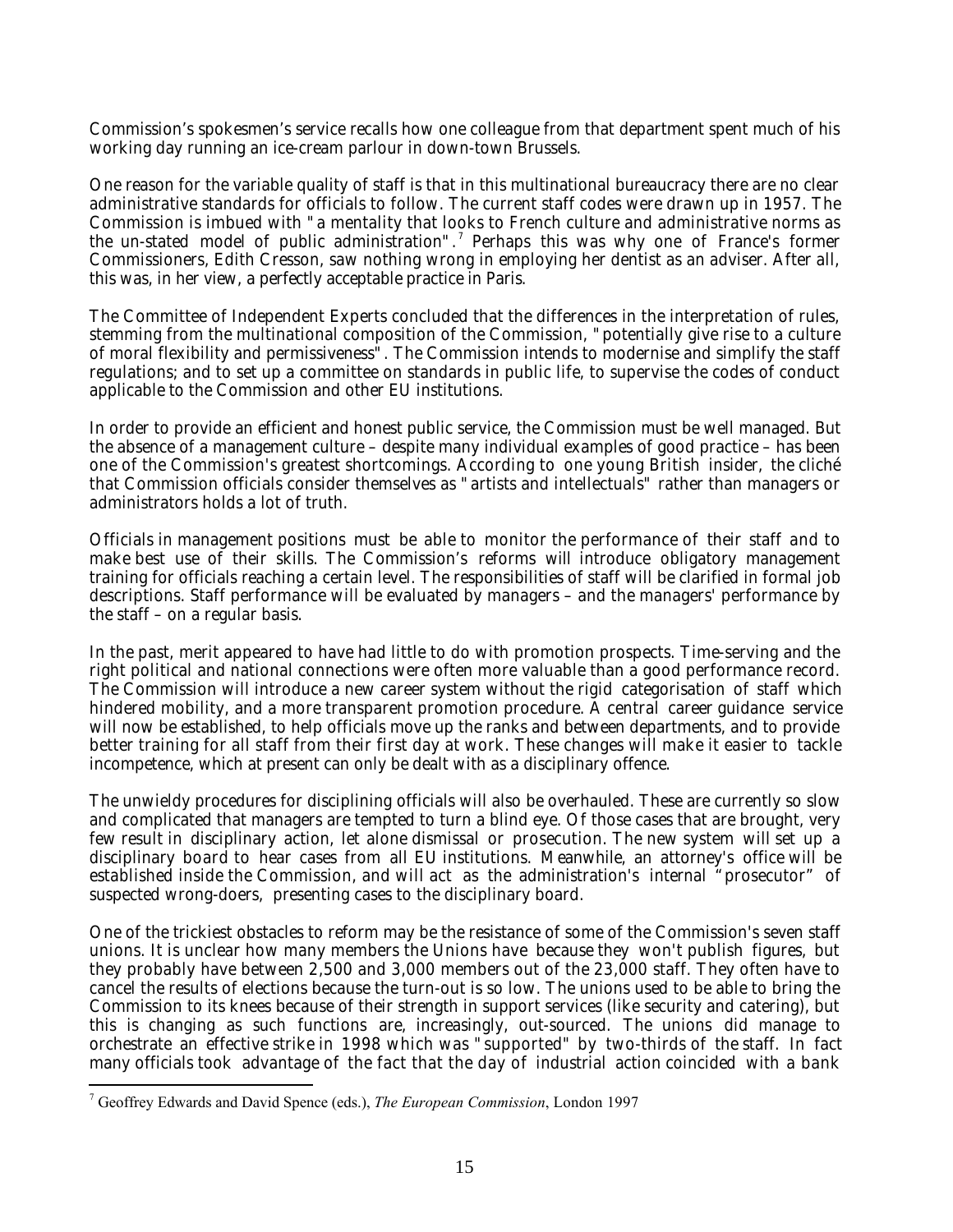holiday weekend. Not all of the unions are opposed to reform. But the intransigent trade unions – "loony Trotskyites" in the words of one official – have not yet tested Neil Kinnock. He is well placed to deal with them, but will try to avoid confrontation.

Neil Kinnock has been careful to support the idea of the Commission as a "European civil service", with its own unique values and objectives. After all, it was a suspicion that the Commission might be "nationalised" – in other words, staffed increasingly by seconded national officials – that provoked the last major strike in 1998. This fear goes right to the heart of the question about the future role of the Commission. How can an independent Commission in an EU of 28 members develop a proper *esprit de corps*, with motivated, efficient staff, while maintaining flexibility, national balance and good contacts with national administrations?

In the future, the Commission will have to work much more closely with the member-states. The Commission should be an independent body, but if it tries to remain aloof of national experiences and traditions it will become ineffectual. Given the Commission's important, if supporting, role in the new areas of integration – particularly foreign policy, defence and economic reform – where both its powers and expertise are limited, it must develop closer working relationships with, and better understanding of, national institutions.

One of the aims of the Commission reform package should be to greatly increase the interchange of Commission and national officials, and indeed between the Commission and other EU institutions. Only 29 Commission officials have this year been seconded to government departments in the member-states. A much greater proportion of Commission staff should spend time, perhaps stints of two years, working in national administrations (or the private sector), especially in countries other than their own. This means that many more national officials should be given placements inside the Commission in return. The Commission staff must embrace this interchange of ideas and personnel. If it wishes to remain influential in a more complex system of EU governance – where more and more aspects of national government are debated at EU level – it will have to develop closer links with national (and local) administrations. If the Commission takes its independence to an extreme, it will become irrelevant.

## **Legitimacy, responsibility and accountability**

Europe needs a strong Commission to perform the many tasks outlined above. The Commission must therefore enjoy some popular legitimacy. In the past, the Commission was considered an efficient technocracy driving forward European integration. At present it is known for its meddlesome bureaucracy, inefficiency and mismanagement. In the future the Commission is in danger of either having too little impact on people's lives, or having too much.

A more efficient and well-managed bureaucracy would certainly improve the Commission's standing. Nevertheless, by 2010 it is likely that in many parts of the EU – although, ironically, perhaps not in Britain – the Commission will be a more unpopular body than it is today. It is getting tougher on state aids and anti-competitive practises in the single market. Take Germany, for example, where the Commission's competition directorate is investigating the potentially illegal payment of state aid to numerous German companies. The government in Berlin could be forced to curtail the massive subsidies paid to its coal and steel industries, exposing them to fierce competitive pressures. And the Commission has begun to look at whether the state guarantees to Germany's *Landesbanken* – which have enabled them to provide cheaper, long-term finance to German companies – confer an unfair advantage over private sector banks. These cases have already put Mario Monti, the competition commissioner, at loggerheads with the German authorities which, at all levels, still pursue an interventionist industrial policy. Indeed, the Commission may come to be seen as one of the principal agents of painful economic restructuring in Germany.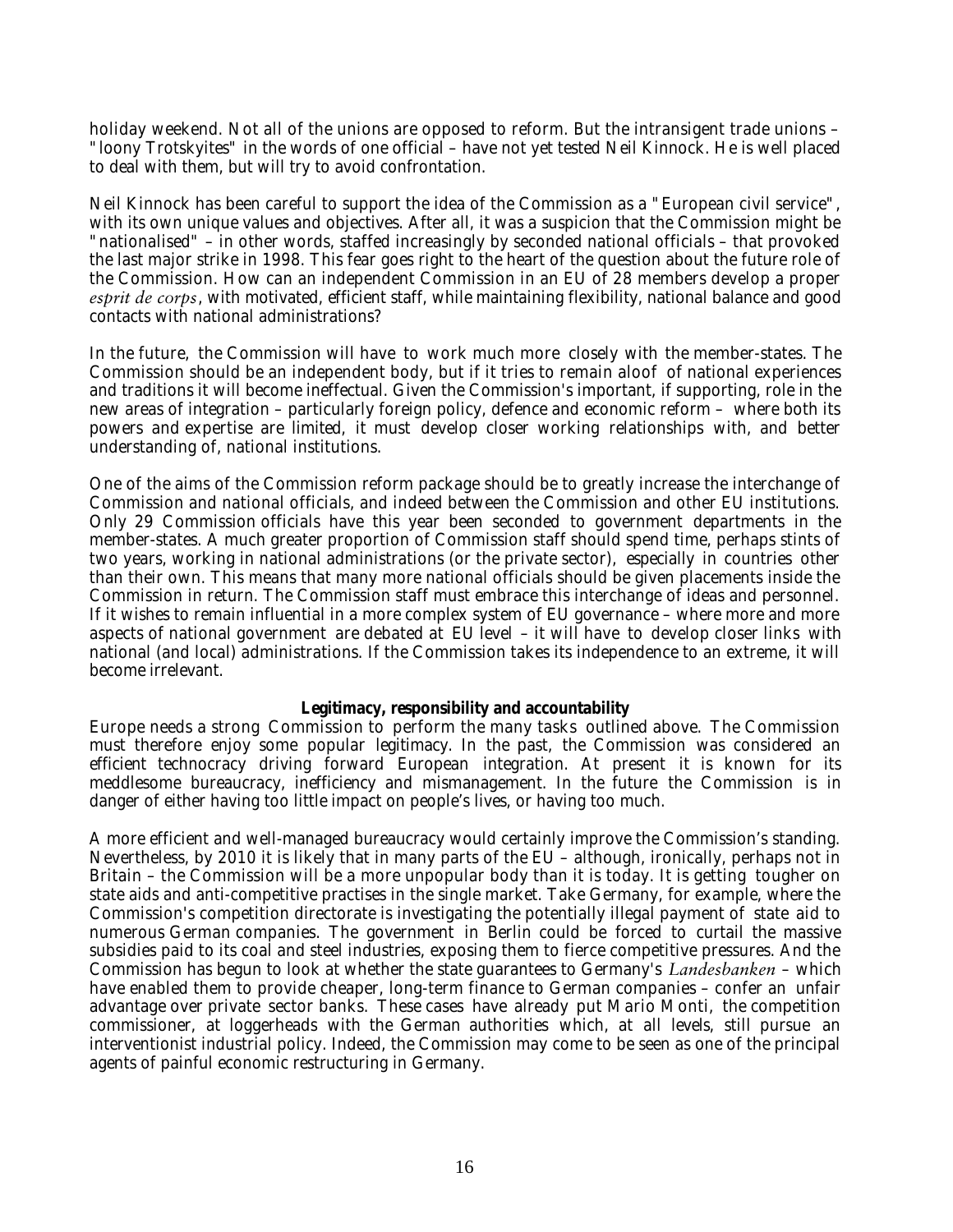The same perception could take root in the countries of central and eastern Europe. The Commission will oblige them to accept the entire *acquis* of Community laws and regulations before entering the EU. After accession, the Commission will make sure that this body of rules is rigorously enforced, regardless of the (short-term) pain to farmers, companies or workers. Meanwhile, some current member-states may turn against the Commission. For it will eventually oversee a restructuring of the Common Agricultural Policy, while the structural funds – a useful means for buying popular support in poorer areas – will be diverted away from the South to the poorer economies of the East.

The Commission will still be responsible for representing the "common European interest". Yet an EU of 27 members will encompass a greater variety of economic conditions, social traditions and geopolitical interests. It will prove more difficult for the Commission to define that commonality of interest, and for all member-states and citizens to subscribe to it. How does the Commission serve the interests of those member-states that wish to integrate more closely, while protecting the interests of those that don't? The Commission may also be less able to stand up for the interests of the small member-states, as several areas of EU policy – particularly economic governance, foreign policy and defence – will be run, increasingly, by a *directoire* of larger countries.

Lastly, even if the Commission is successful in meeting its objectives, there is no guarantee that the public will give it credit for doing so. It will have an obvious impact on peoples' lives, but it will rarely receive their praise. Unlike the European Central Bank, the Commission has no simple goal by which it can be judged. A more efficient Commission bureaucracy that is able to make the EU's complicated system of governance work better (rather than attempting to replace it with new supranational institutions) would muster support from most EU citizens. But the reality is they are unlikely to notice.

So could an increasingly unpopular Commission, which is only very indirectly accountable to Europe's voters, perform the required functions? The problem, of course, is that any attempt to address Europe's so-called democratic deficit destabilises the EU's "institutional balance" which many observers believe has been crucial to the EU's success. In reality, the institutional balance is constantly changing according to the course of events, pressure from outside forces (like global financial integration) and the strength or weakness of political personalities.

The Commission is being steadily sucked into the European Parliament's orbit. The fiasco over fraud and mismanagement in the Commission, and the college's eventual resignation, gave MEPs a taste of the Commission's blood. Now some national officials worry that Mr Prodi is making too many concessions to the Parliament. During the arcane co-decision legislative procedure, he has pledged to support the Parliament, as a general rule, in disputes between MEPs and the Council over amendments to EU legislation. He has agreed with MEPs that when the Parliament expresses a lack of confidence in a member of the Commission, he will "examine seriously" whether he should ask him or her to resign. This may not be an automatic commitment to fire a colleague, but it will certainly become more difficult for him to resist such a request.

Under the treaties, the European Parliament has the power to censure, and thus remove, the entire Commission. But it cannot censure individual commissioners. This would undermine the principle of collegiality, whereby the entire college of Commissioners agree all decisions together and take collective responsibility for them. Thus the Parliament can only resort to the "nuclear option" of forcing the entire Commission out of office. Whether to change the rules governing the responsibility of individual commissioners is one of the issues to be addressed at the inter-governmental conference. But in effect, Mr Prodi has already unilaterally re-written the treaties: he has the political authority if not the legal power to dismiss one his colleagues on his initiative or as a result of pressure from MEPs. Can the Commission still, therefore, be considered and independent institution?